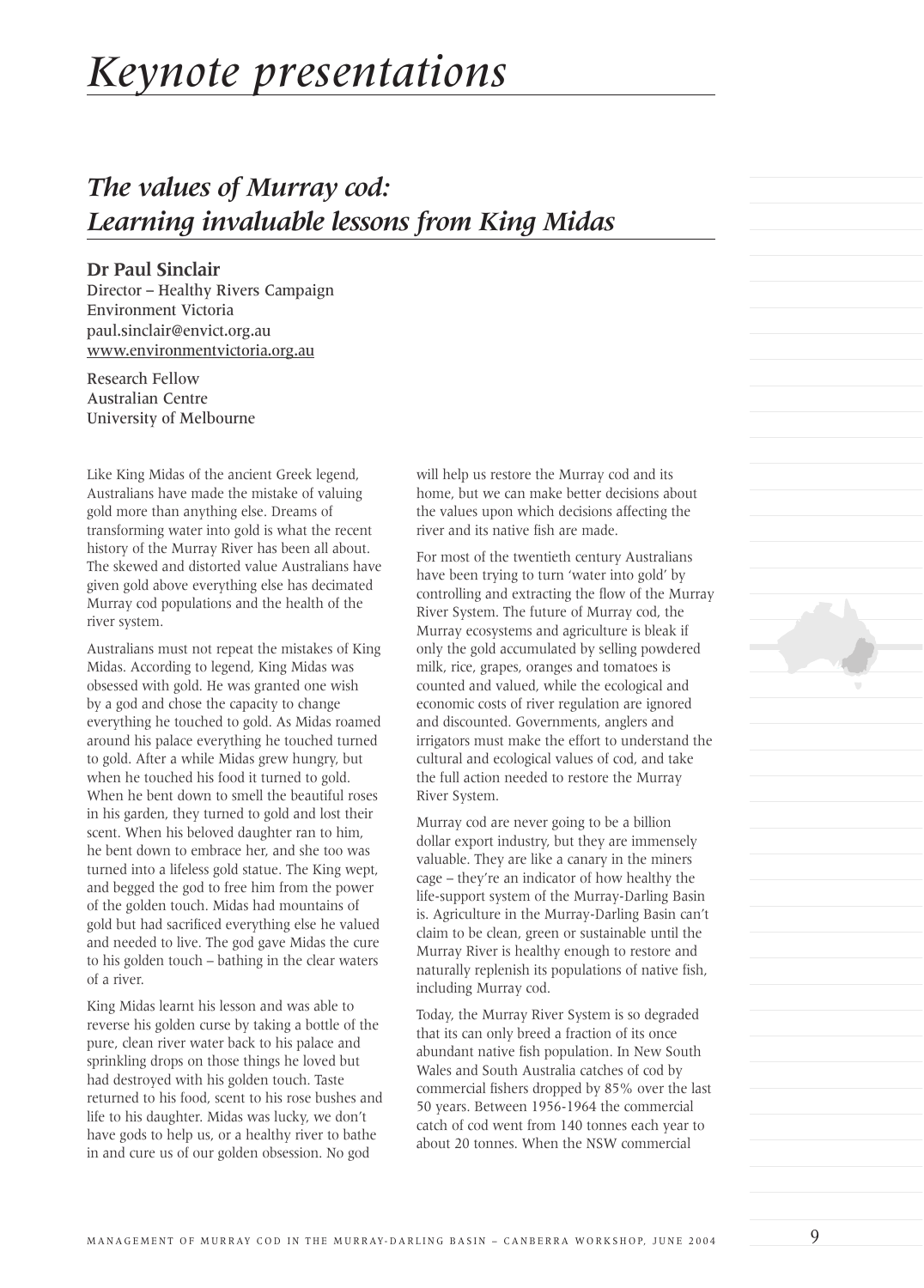fishery closed for good in 2001 about 20 tonnes of cod were caught (TSSC undated). Native fish populations have been reduced to relying on restocking programs financed by angling club chook raffles and Government grants. Since 1997 2.283 million Murray cod fry have been released by New South Wales, ACT and Victorian agencies (TSSC undated). Australia's greatest river can't sustain wild populations of its most valued fish without restocking – it's just like an ordinary suburban fish pond.

Australians have valued the Murray cod and held it up is a national icon – but have done little to protect it or its home. Instead the welfare of Murray cod has been largely irrelevant to the value systems of decision-makers in Government and business.

There's no doubt Australians from Aboriginal and settler backgrounds have valued Murray cod highly. They are fish that have always been a symbol of the Murray-Darling River System and its abundance of natural riches. Murray cod have been valued in many different ways – people have fished for them, told stories about them and enjoyed knowing they were just in the river for as long as time has mattered. Murray cod were already in the Murray-Darling System 60 000 years ago, when Aboriginal travelers decided that Australia looked like a good place to stay.

Everyone has values that guide how they and their communities live and the decisions they make. Values can be things that reflect a community's ethical base, things that are important to people, or narrowly defined as the price paid for a good or service. While every one has values, the values that matter most are those that are acted upon, have money allocated to promote them, and laws passed to protect and strengthen them. Not all values influence the decision making of Government and business. Some values win – some lose.

Murray cod have not been valued by decisionmakers in Government and private enterprise. If they were valued then more would have been done to protect them. Cod populations have declined dramatically since European settlement to the extent that they are no longer common in many parts of the Murray-Darling Basin. According to advice given to the Commonwealth Minister for the Environment and Heritage in 2003 from the Threatened Species Scientific Committee (TSSC). 'The high degree of

regulation of river flows caused by the dams, and particularly the reduced frequency of spring flooding, is a major factor in natural spawning and recruitment failure. The geographic distribution of the Murray cod is restricted and precarious for the survival of the species' (TSSC undated). By these measures it is obvious that, even though many Australians value cod highly this has not been enough to save them.

Today, Murray cod, like many other species around the globe, have been listed as being vulnerable to extinction. On a global scale about 20% of the 9 000 known freshwater species are either extinct or threatened with extinction. In North America and Europe about 40% of all native fish species are extinct or imperiled. In East Africa's heavily stressed Lake Victoria, 40% of its unique 350 species of native fish are at risk with 60% already having been pushed into extinction (Abromovitz 1996) China has 50 000 kilometres of major rivers. According to the United Nations Food and Agriculture Organsiation, 80% of these rivers no longer support fish (Wilson 2002).

We should start imagining a Murray River without wild populations of Murray cod. If we do this and decide that we would like our own and future generations to know this great fish, then we must put these values into action.

## *People give Murray cod values – the fish don't care*

For most of their evolutionary history of Murray cod have had no value to people. Aboriginal people have lived in Australia for probably 60 000 years. Murray cod have been around in one form or another for about 60-65 million years. People give Murray cod many, but not all, of their values.

Murray cod have an intrinsic value not determined by people. They are but one small chapter in the Big Biodiversity Book of the Earth. The pages of this book are getting a bit ragged around their edges. Hundreds of pages have been torn out as species have become extinct. In 2001 the National Academy of Scientists of the United States of America agreed that there 'is consensus in the scientific community that the current massive degradation of habitat and extinction of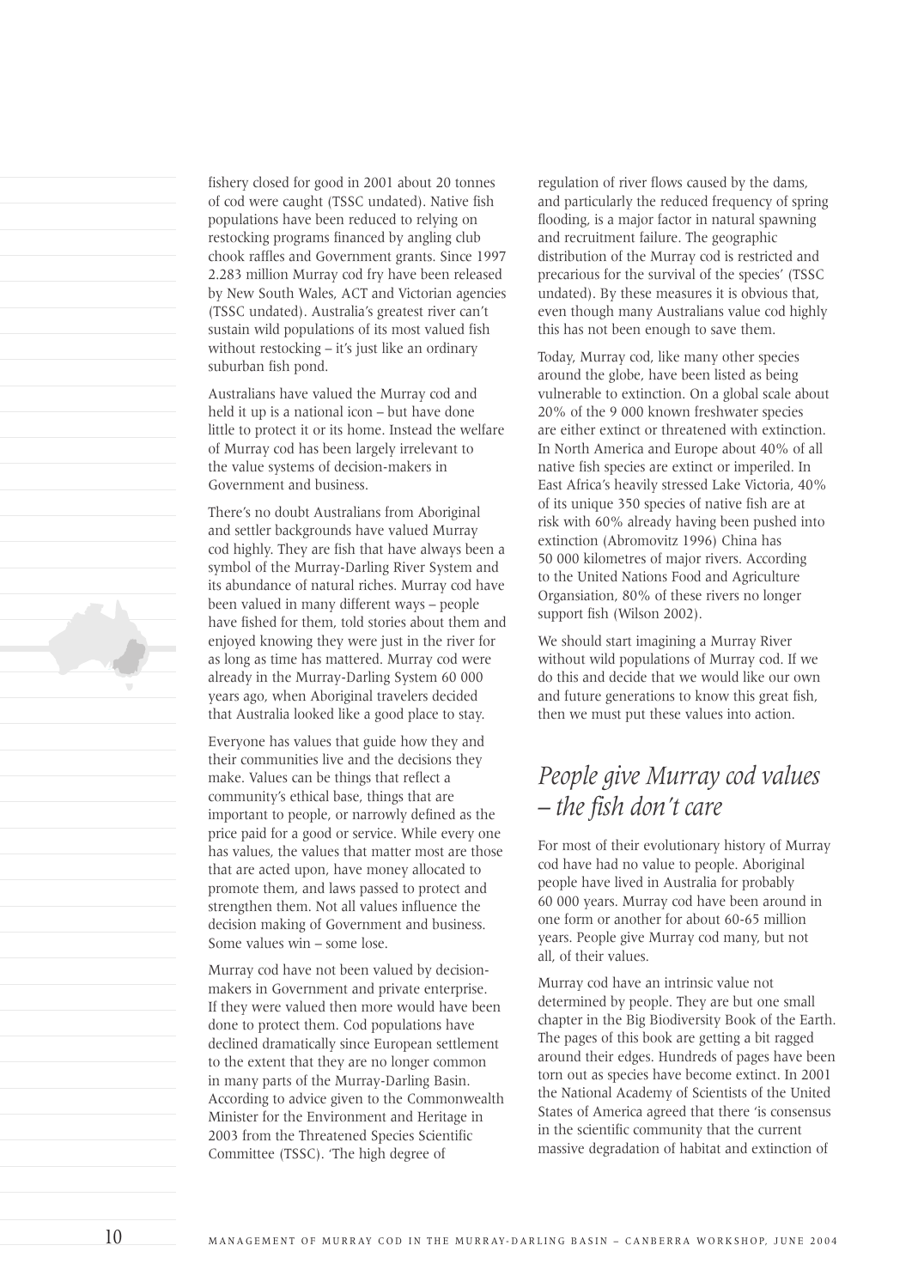many of the Earth's biota is unprecedented and is taking place on a catastrophically short timescale' (Novacek & Cleland 2001). Murray cod's recent listing as a species vulnerable to extinction is yet another contribution Australia has made to the global extinction crisis.

Murray cod are intrinsically valuable because they contribute to making life on Earth possible. When industry and Government say that protecting species like Murray cod is too hard, it's worth remembering just how big a deal biodiversity is. The Earth depends on a living shell to create the special conditions that make life sustainable. The soil, water, and atmosphere of the Earth's surface have evolved over hundreds of millions of years to their present condition by the activity of the biosphere, a stupendously complex layer of living creatures whose activities are locked together in precise but tenuous global cycles of energy and transformed organic matter (Wilson 2002). The biosphere creates the world anew each day and every minute. The human species is utterly dependent on these processes. When we destroy ecosystems and extinguish species, we alter and undermine the processes of the biosphere and thereby threaten our own existence(Wilson 2002).

Murray cod are valuable because they're part of the Big Book of Biodiversity. They are the top freshwater predator (forgetting people for a moment) in the Murray-Darling Basin and an indicator of how healthy the total river ecosystem is.

### *Lessons from the past*

The problems faced today by Murray cod have been largely caused by the values of past generations. We need to understand those past values and how they continue to influence, or fail to influence, the decisions made in the present. We need to make choices about the values we want to discard, change or take into the future.

# *The human values of Murray cod*

Murray cod have always be highly valued a source of food by Aboriginal and settler Australians. During the economic depression of the 1930s unemployed workers found sanctuary and food on the banks of the Murray and enjoyed the free feed provided by cod. The poor and dispossessed in the community have always fished the Murray out of necessity. It provided them with independence from the 'susso', mission rations or unemployment benefits.

Catching a big Murray cod could put food in your stomach and cash in your pocket. In 1952 Oscar Matson was living in a shack on the riverbank at Wentworth. He saw a 92 pound Murray cod floating in the river that had knocked itself out going over the weir and he grabbed it. Oscar sold the fish for £15 – more than he'd make in a week.

Fishing for Murray cod was also a great way to unwind from the pressures of life. Fishing has taught many Australians to love the bush and the river system, and connected people to the great power of the riverine landscape. In 1947, the journalist George Farwell wrote words that still ring true today.

To camp by its lonely reaches…to fish off the steep grey banks…to penetrate the the silent red gum forests, or fry sweet Murray cod over the foot of an ancient stout fibred rivergum: to have known these things is to have discovered the quiet strength of Australian earth. (Sinclair 2001)

A recent survey of the 3.36 million Australians who went recreational fishing between 2001-2 found that 37% went fishing to relax and unwind, 15% to spend time with their families, and 12.5% to get outdoors (AFFA & FRDC 2002).

Murray cod have great cultural value to Aboriginal and settler Australians. Aboriginal stories describe how a great hunter in the Dreamtime chased a giant Murray cod all the way down to the Coorong. The efforts of the Murray cod to escape the hunter created the path of the Murray River. When the hunter caught up with the Murray cod, he speared it – and the dismembered flesh of the giant cod created all the other native fish species of the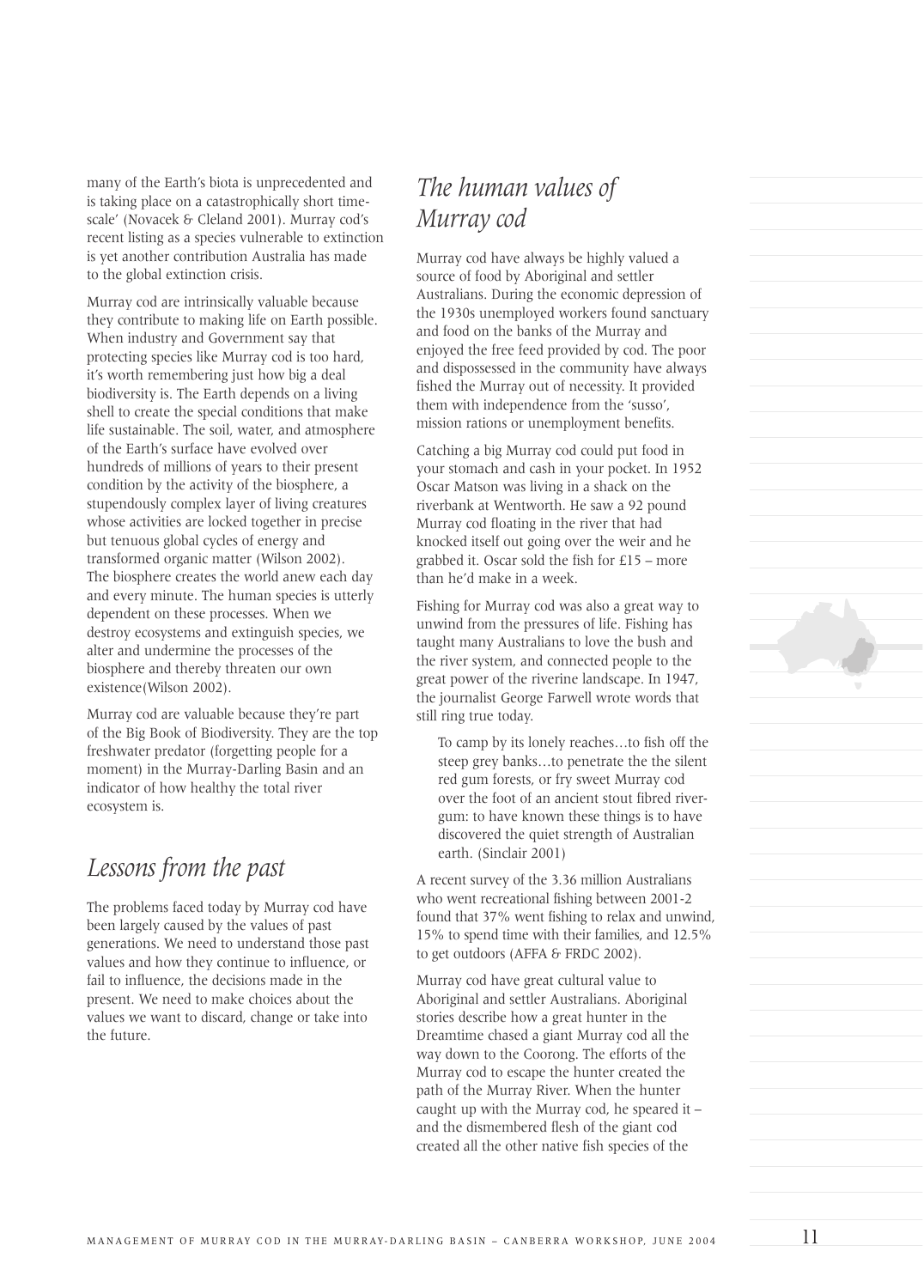river system. The cod is a symbol of the river's creation and degradation. A few years ago a Doug Nichols, a relative of the great Aborginal leader Pastor Doug Nichols, told me: 'If you stop the Murray cod from flowing and doing his business up and down the river…[bad] things are going happen. That's what's happening now' (Sinclair 2001).

It's also likely that giant Murray cod – they have been recorded to grow 1.8 metres in length and weight up to 113 kilograms – might have been the source of stories about bunyips who lived in deep river holes and devoured Aboriginal children silly enough to swim alone in the river. In 1920 and 1921 children of Mildura were told that a 'crocogator' was living in Lake Hawthorn, more than likely a giant Murray cod. Settler Australians have also taken the cod to heart. Settler Australian fishers have always thought of cod as the 'wise old man' of the Murray and poached stories about the cod from Aboriginal culture.

In the past fishers have hunted Murray cod with a reckless passion because before the population collapsed in the 1950s the fish seemed unlimited. Murray cod were valued as the ultimate symbol of the rivers natural abundance. When Charles Sturt was travelling the Murray in 1829-30 his convict rowers ate so many that they hated the sight of them. Trainloads of native fish including cod were regularly sent to the Melbourne Fish Market before the Second World War. Today it's hard to imagine just how many cod there were in the river. In 1953 for example, 6 tonnes of Murray cod were caught in first three days of open season by professional fishers and sent from Mildura to Melbourne (Sinclair 2001). It's not known how many recreational fishers caught. All this fishing boosted the local economies of Echuca, Swan Hill and Mildura, and also contributed to decline of the great fish.

Murray cod were valued as a symbol of the Murray's natural abundance. But in the years before scientists started taking an interest in the ecology of the river system, many Australians ignored the signs that the cods habitat was being destroyed, and recklessly over-fished the Murray System. The river was thought of as something like the Magic Pudding – it'd give fishers cod no matter what punishments were inflicted on it. The catch records of professional fishers and reports in local newspapers make it clear that cod

populations have declined dramatically. It's been hard for some Australians to grasp this fact. For the last 50 years local tourism boosters keen to encourage fishers to spend money on bait, beer and fuel in their towns have used the capture of one big old cod, or a good bag as evidence that the Murray cod were stronger than ever. These people rarely took the long view and compared their diminished catches with the massive hauls in 1883, 1900, 1918, 1934 or 1957. Many people were quick to forget what the Murray had been and came to think of the degrading river as the only one that had ever or could ever exist.

The loss of intergenerational understanding of what constitutes healthy cod populations is a major threat to the future of the great fish. People can grow accustomed to degradation, or move away and forget or grieve for what has been done to the rivers. The eminent scientist E. O. Wilson has argued that that the rapid loss of biodiversity on Earth has been caused by a fundamental conflict between short-term and long-term values.

Wilson argues that people have been hot-wired by evolution to act in short-sighted ways. People, says Wilson, have evolved to commit themselves emotionally to a small piece of geography, a limited band of kinsmen, and to think two or three generations into the future. For hundreds of millenia those who worked for short-term gain within a small circle of relatives and friends lived longer and left more off-spring – even when their self-interest caused chiefdoms and empires to collapse around them. The long view that might have saved distant descendents, required vision, and extended altruism was difficult to marshal.

But there have always been people with longmemories, who have fostered an acute sense of the ecological and cultural value of cod. You can hear the echo of current debates about the health of the Murray in the words written in 1937 by the ironically named M. A. Weir:

When man in his wisdom first set out to control and use the waters of our rivers, he made no provision for the fish. 'Hang the fish', said the wise ones… So that, since the conservation [of water in dams and behind weirs] began, we have been living on the principal and not the interest of our fish heritage.(Sinclair 2001)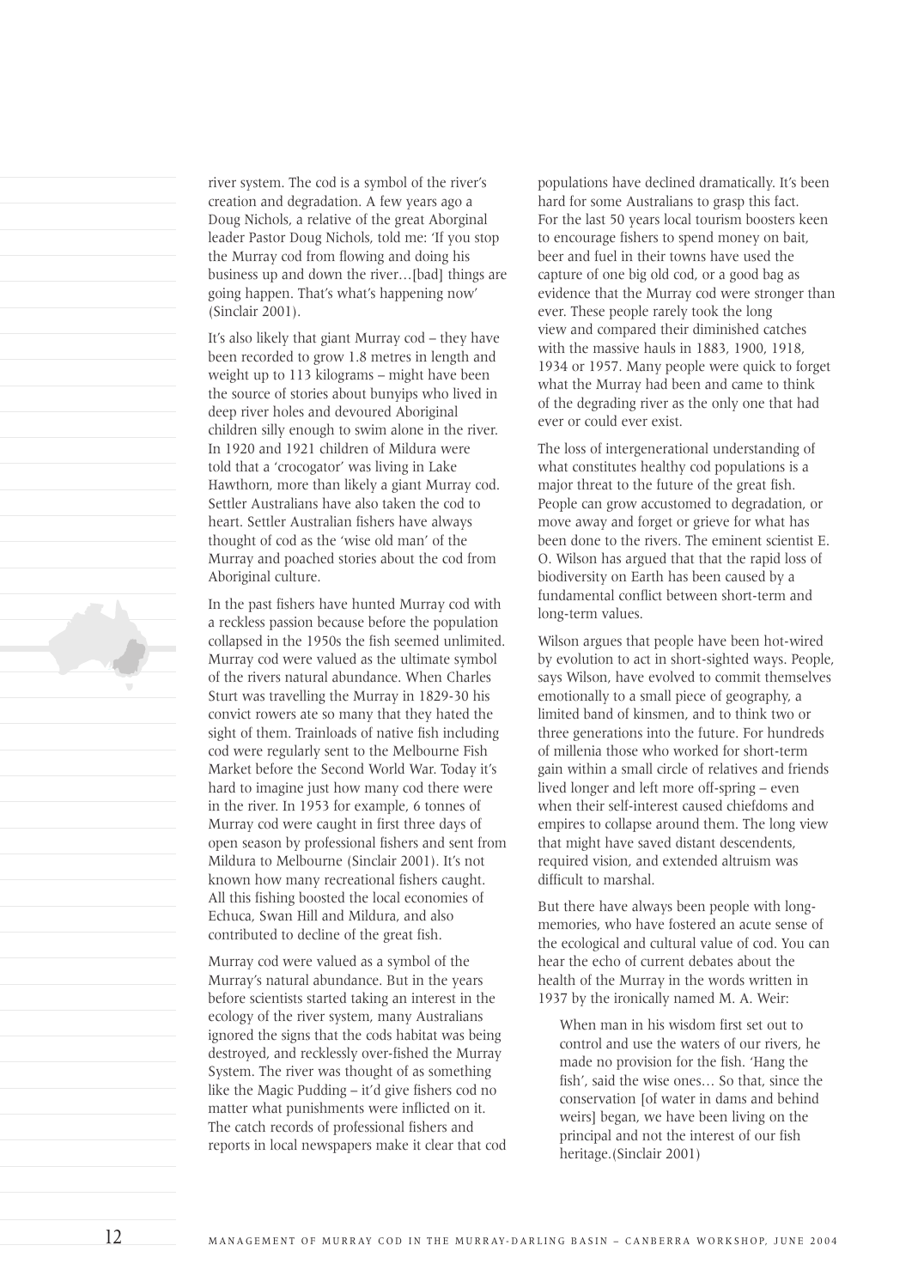But people like Weir had little power to influence the decisions that resulted in the degradation of the cods habitat, starved it of flows and polluted its waters. Their values never entered the decision-making processes of Government or irrigation enterprises.

#### *Values into action: Poor old cod*

Settler Australians and Aboriginal communities have a long history of cultural and connection with Murray cod. But on the whole, these values have not played any significant role in the big decisions taken by Governments and irrigators on how to manage the Murray and exploit its waters. The decline of Murray cod have either been ignored or considered an inevitable cost of irrigation development by decision-makers.

There have been three key sets of values that have impacted on the health of Murray cod populations.

Firstly, Murray cod have not been valued because no-one knew how to measure how much money they were worth. The fish's economic value have been considered to be far less than the returns generated by growing pasture, fruit, rice, meat and vegetables. The River Murray Commission, the precursor to today's Murray-Darling Basin Commission, summed up the attitude of Government clearly by stating in 1946 that: 'The real wealth of any country can be measured only by its production' (Sinclair 2001). In the past Government and irrigators talked about 'production' they did not generally consider the ecosystem services provided by a health river system, or the recreational and cultural importance of the Murray cod. Rarely did decision-makers consider what the future financial costs of replacing wild native fish populations might be – if it were possible to do so.

The value placed on The Big Book of Biodiversity of which cod are an important page, is changing for the better. Ecosystem services is a term that has been coined to describe the natural processes and conditions that sustain and fulfil human life. Today our understanding of economic value of healthy ecosystems is growing. Many economists now understand that river systems deliver nutrients to the seas and nourish marine food webs. They sustain native fish populations, dilute waste products, create habitat for a rich diversity

of aquatic life, maintain soil fertility and offer inspirational natural beauty. But for most of the last century these functions were taken for granted because they were provided free by the Earth and required no investment on our behalf to maintain them. We no longer get a free ride because the degradation of the river system means the survival of Murray cod depends on Governments and industry paying money into programs to protect them and making laws and institutions who understand their broader contribution to the well-being of the community and ecosystem (Postal 1992).

Secondly, the decline of Murray cod was seen as an inevitable cost of progress. Many people throughout the twentieth century knew that the Murray-Darling River System was being harmed by the alienation of the river from its floodplain, and the operation of weirs and dams. The loss of a few fish seemed to be an acceptable trade-off when measured against the great wealth created by regulating the river and developing irrigated agriculture. T. C Roughly in his *Fish and Fisheries of Australia* (1951) captures the view well:

It cannot be denied that...controlling of flow of water by locking it up in dams seriously interferes with the spawning of the principal species [of native fish]…[but dams and agriculture] are increasing the wealth of the country to a degree far beyond the value of the fishery.

Unfortunately in the late 1950s the number of Murray cod in the river fell dramatically and has never recovered.

Australians have managed the rivers that are the Murray cod's with the ill-founded expectation that unpleasant environmental consequences would be small, happen gradually and be insignificant in larger scheme of irrigation development. Australians should not feel too badly that they got the management of the river system so wrong. In the United States the iconic salmon have suffered a similar fate to Murray cod. Catches of salmon have fallen from over 20 000 tonnes in 1895 to 533 tonnes in 1995 (Abrmovitz 1996). According to Jim Lichatowich in his book *Salmon without Rivers*: 'We assumed we could control the biological productivity of salmon and "improve" upon natural processes that we didn't even try to understand' (Lichatowich 2000). The same is true for the rivers and cod populations of the Murray-Darling Basin.